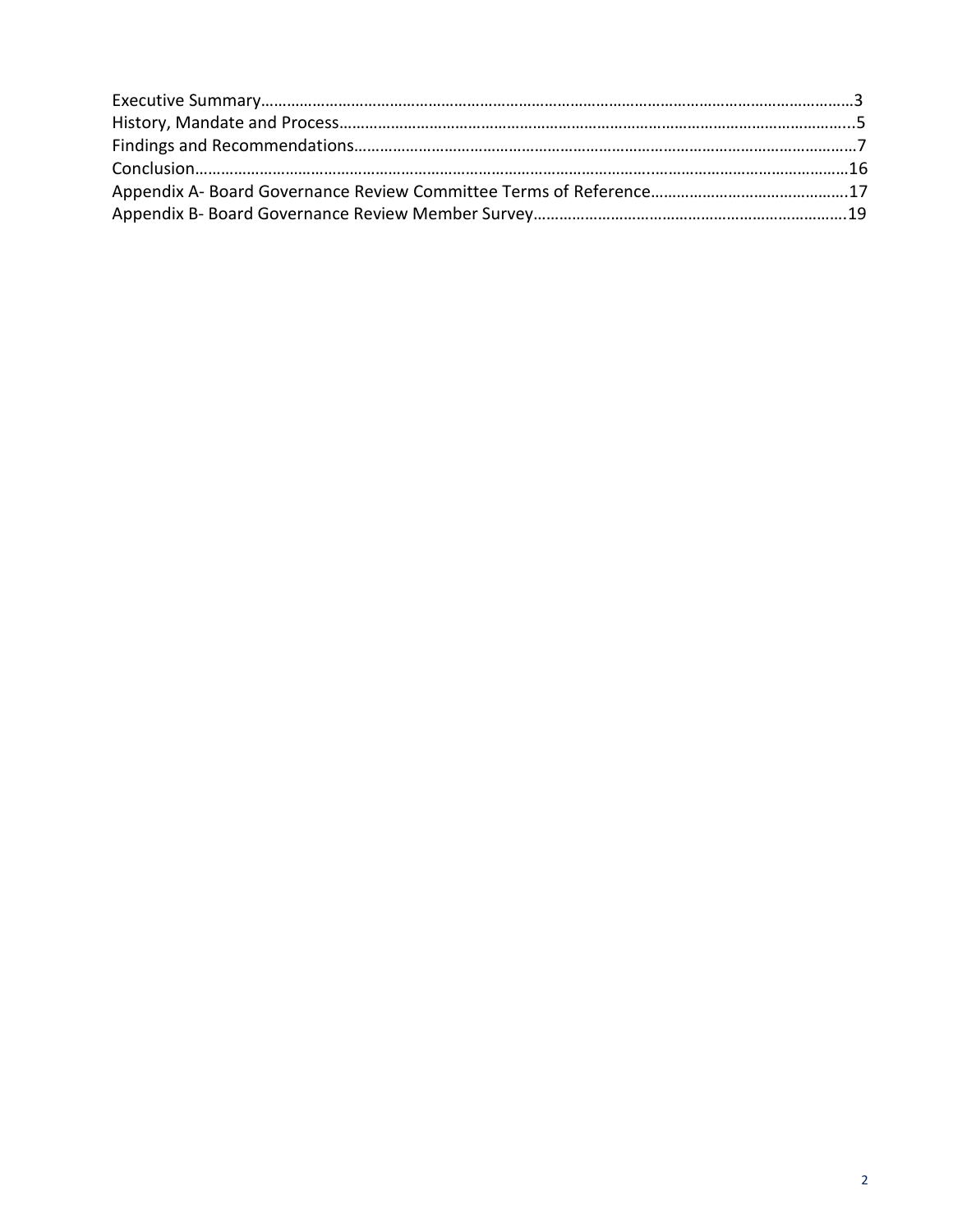# **Executive Summary**

The 2020-21 Board Governance Review Committee (BGRC) undertook extensive research including a member survey, board member interviews, review of association policies, and a jurisdictional scan to develop recommendations on how to improve the RMA's board governance processes. The review was loosely divided into six governance themes:

- Membership
- Board Structure
- Board Roles and Responsibilities
- Board Election Process
- Member Input
- Board Compensation

Based on their research, the BGRC has developed the following 11 recommendations for review and voting by the membership. There are no recommendations for changes in the focus areas of membership, board roles and responsibilities, and board compensation. There are recommendations for changes in the focus areas of board structure, board election process, and member input.

The recommendations are listed in no specific order:

**Recommendation 1: That the Regional Municipality of Wood Buffalo (RMWB) be moved into RMA District 5 to better align with RMWB's economic and intermunicipal focuses and to reduce the size of RMA District 4.**

**Recommendation 2a: That RMA implement a nomination deadline for all available board of director positions two weeks prior to the start of each year's fall convention. If no nominations are received prior to the deadline, nominations from the floor at convention will be accepted.**

**Recommendation 2b: That RMA develop an election policy that outlines the procedures and rules of the election process for the RMA board of directors.**

**Recommendation 2c: That RMA implement the use of a returning officer to oversee the election process for the RMA Board of Directors.**

**Recommendation 3: That the RMA's resolution process be amended to require that resolutions be supported by a district prior to being submitted to the RMA's resolution session, with the exception of emergent resolutions.**

**Recommendation 4: That RMA encourage districts to adopt the practice of voting by secret ballot on all resolutions, whether it be paper ballot or through the use of technology.**

**Recommendation 5: That all RMA resolutions require a voting result of three-fifths majority at RMA's resolution sessions to be considered endorsed by the RMA.**

**Recommendation 6**: **That RMA encourage districts to adopt the practice of requiring three-fifths majority on all resolutions to be considered endorsed at the district level.**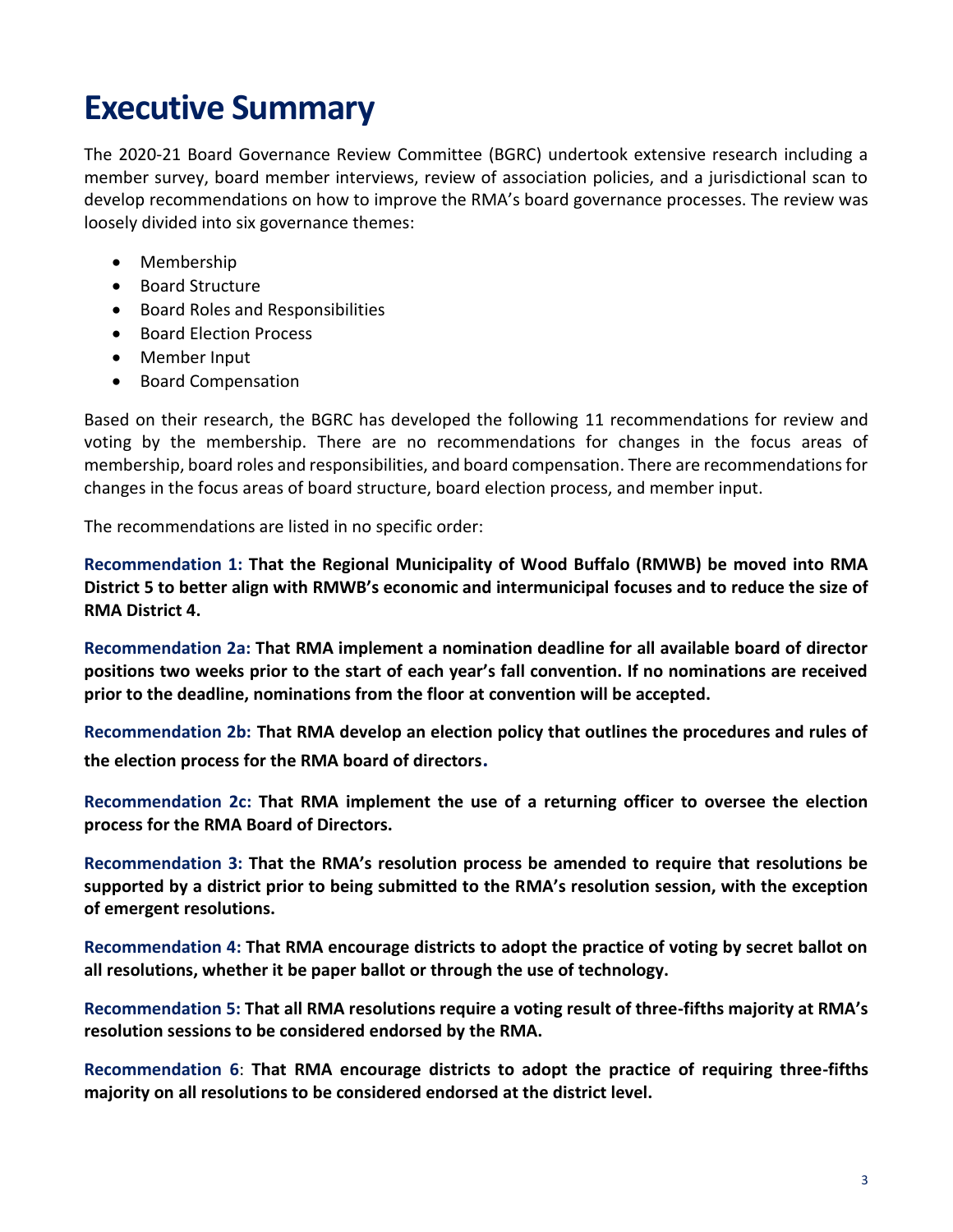**Recommendation 7: That RMA formalize their use of technology in supporting governance and member engagement, and encourage members to similarly embrace their use of technology, including through the following means:**

- **Establish a virtual use policy to guide the association in using communications technology to support effective governance.**
- **Encourage all RMA members to permanently maintain the capability to video conference, at minimum in council chambers to allow the RMA to facilitate continued outreach.**
- **Support all chief elected officials and chief administrative officers (CAO) in distributing RMA communications to council members by specifically stating this request in correspondence to CAOs.**

**Recommendation 8: That RMA conduct member engagement through already established communications channels and utilize technology to diversify opportunities for member engagement through virtual means.** 

**Recommendation 9: That all districts are encouraged to select a district chair and vice chair through a regular election process and that the chair and vice chair positions be filled by someone other than an RMA district director.**

**Recommendation 10: That RMA formalize the role of districts as affiliate groups/ bodies to RMA. This would include acknowledgement of districts' roles in gathering member input, networking, and communicating. This will be facilitated via an affiliation agreement between each district and the RMA outlining one another's roles, responsibilities and other parameters, including but not limited to the following:** 

- **That RMA maintain support to districts such as video conferencing support, a webpage with support materials, and speaker information sharing.**
- **That district chairs and vice chairs participate on an RMA-led issue sub-committee to provide RMA with input on emerging issues.**

**Recommendation 11: That the RMA President's term be limited to six years (three two-year terms) to ensure there is renewal within leadership. All other board of director positions will not have term limits.**

Each recommendation will be voted on by the RMA membership. For recommendations that are endorsed by the membership, RMA board and staff will develop implementation processes. The RMA board will report back to the membership on progress made within one year. Recommendations not endorsed by the membership will not be followed up on.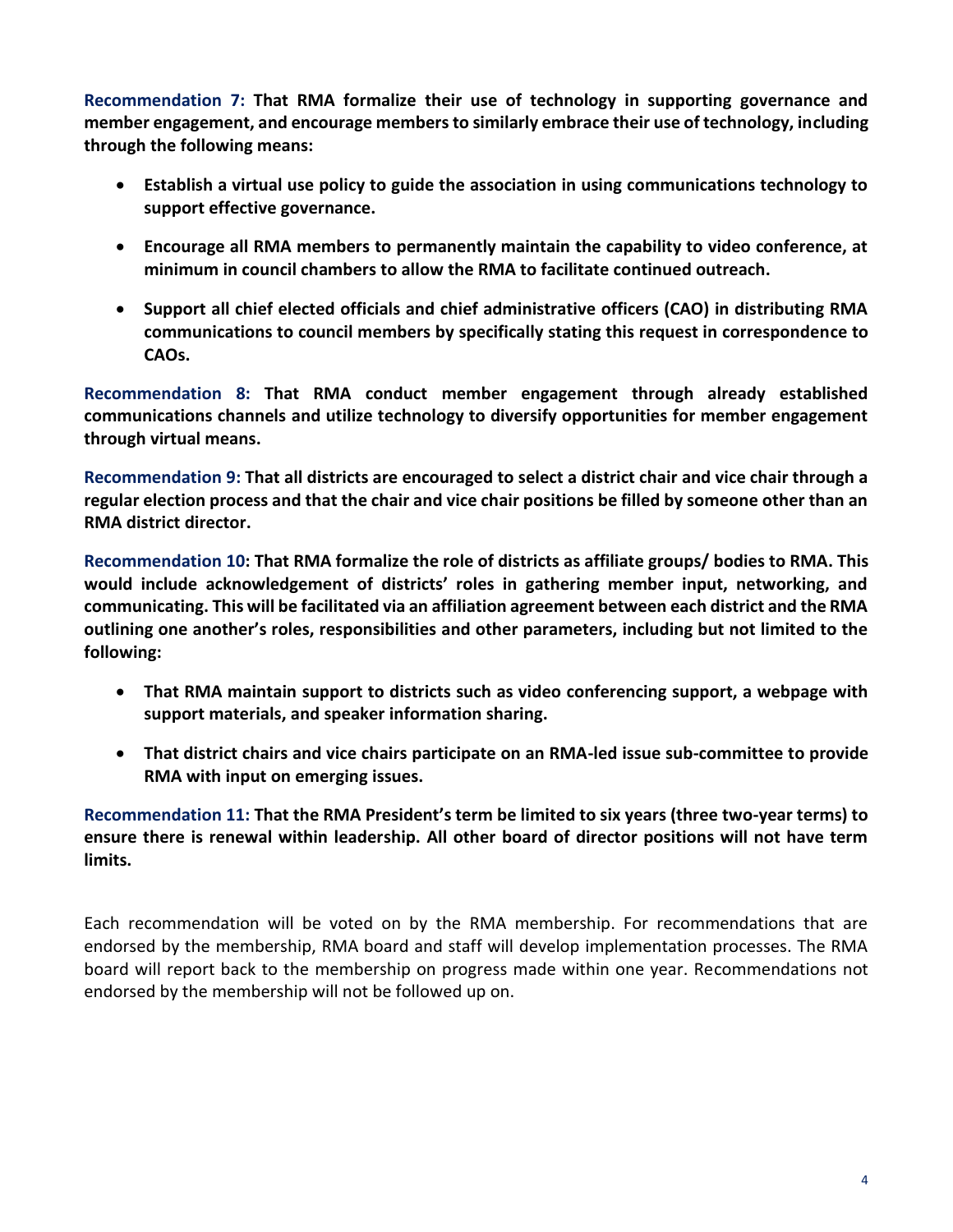# **History, Mandate, and Process**

In 2005, the Rural Municipalities of Alberta (RMA) formed a member-led Executive Review Committee to review the RMA's governance structure. This committee was formed based on Resolution 4-04F: ["AAMD&C Executive Committee](https://rmalberta.com/resolutions/4-04f-aamdc-executive-committee-structuring-review/) Structuring Review." The committee made several recommendations related to the RMA's governance process, committee use, and other areas. The final report encouraged a similar process to occur in five years. Therefore, a committee was struck with new members in 2010 and resulted in recommendations related to board roles and responsibilities, election processes, committees, and resolutions. In both 2005 and 2010, the recommendations were voted on by the broader membership and some passed, while others did not. In 2013, the RMA undertook a board compensation review, which again occurred through the work of an ad hoc committee.

In early 2015, the RMA Board of Directors reviewed the historical board governance and compensation review procedure. This review included the timeline, scope, and formality of the review process. The board decided that to support accountability to RMA members, the review process timeline should be changed to every four years to match new municipal election cycles, the review scope should be expanded to include board compensation (rather than the previous separate processes), and the review process should be formalized through inclusion in a board policy. As such, the board of directors changed the RMA's "Appointment to Committees" policy to include the formation of a Board Governance Review Committee (BGRC) every four years, to be formed three years after municipal elections.

With these changes having been made, the RMA formed a BGRC in late 2016 and the committee presented nine recommendations to the membership which all passed.

In late 2020, the RMA formed a BGRC with the intent to present recommendations to the RMA membership at the Spring 2021 RMA Convention (see committee TOR attached). The committee consists of one voting member from each of the RMA's five districts, as well as a non-voting chairperson. Membership of the 2020 BGRC is as follows:

- Non-voting Chairperson: Bob Barss, RMA Past President (2010-2014), Reeve, MD of Wainwright
- District 1: Robin Kurpjuweit, District 1 Chair, Councillor, Cypress County
- District 2: Bruce Beattie, District 2 Chair, Reeve, Mountain View County
- District 3: Kelly Vandenberghe, District 3 Chair, Councillor, Leduc County
- District 4: Leanne Beaupre, District 4 Representative, Reeve, County of Grande Prairie
- District 5: Gene Hrabec, District 5 Chair, Deputy Reeve, Beaver County

In order to gather understanding of the RMA's board governance processes and identify issues, the BGRC undertook research that included a survey of all RMA member municipalities (see survey attached), interviews with current and immediately former RMA board members, a review of current board governance practices and protocols, and best practices from similar organizations in Alberta and elsewhere. In particular, the committee examined policies and processes in seven similar municipal associations across Canada. In addition, the BGRC reviewed the RMA's strategic direction, including mission, vision, roles, and strategic priorities as they apply to governance and leadership.

Based on this information, the committee has developed several recommendations. There are no recommendations in the focus areas of membership, board roles and responsibilities, and board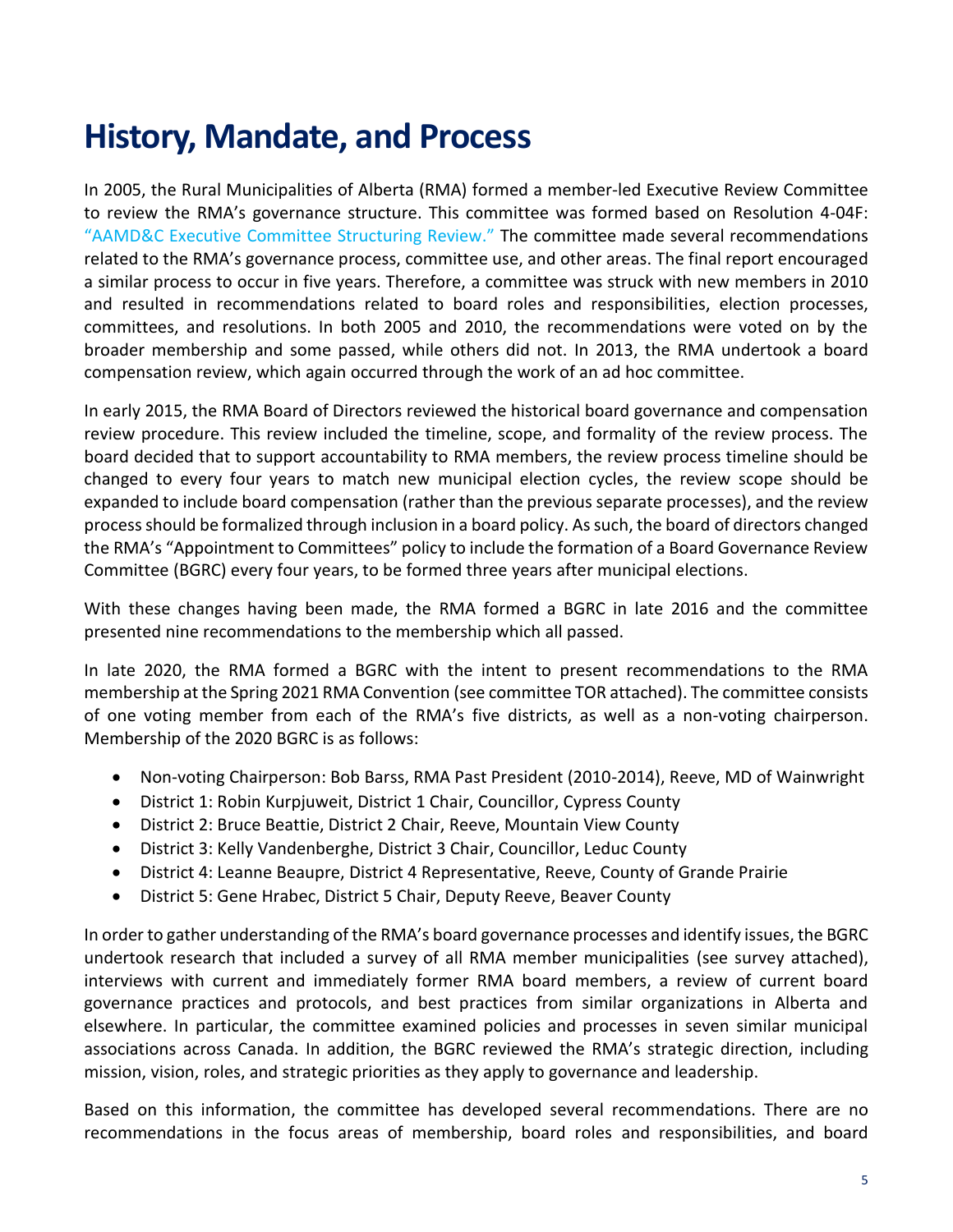compensation. There are recommendations on the focus areas of board structure, board election process, and member input.

The next step in this process is to present the recommendations to RMA members for review and voting at the Spring 2021 RMA Convention. The recommendations and rationales are listed below for member consideration prior to voting.

Recommendations that are endorsed will be acted on by the RMA board and staff. **As per the BGRC terms of reference, the board will be required report back to the membership within one year of the review indicating progress made on the implementing the endorsed recommendations.**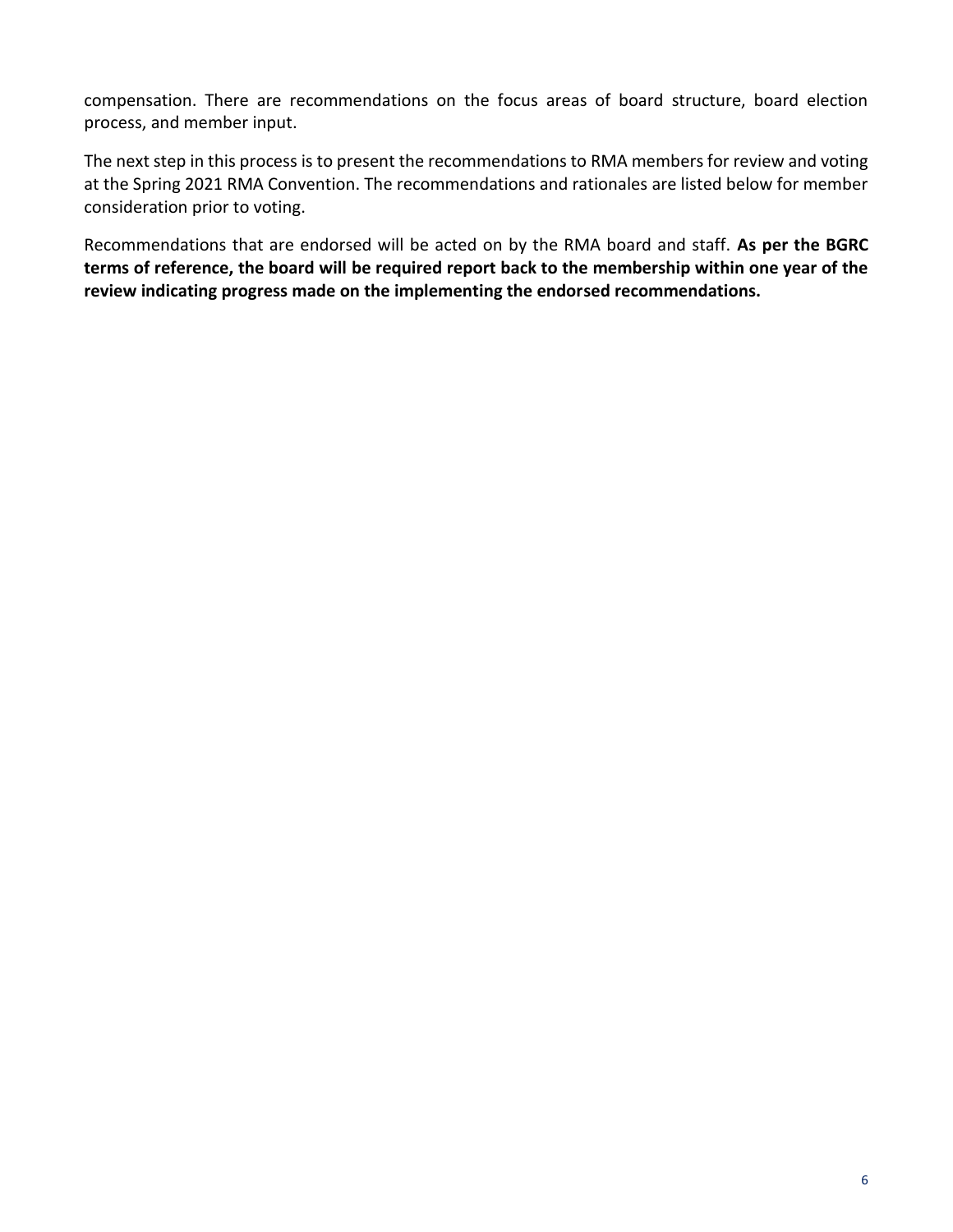# **Findings and Recommendations**

In order to facilitate the review process, the BGRC divided the association's governance into six focus areas. These governance focus areas became the framework for the questions and the common municipal association practices shared in the member survey. In addition, they formed the framework for the board member interviews that the committee undertook. The governance focus areas or categories are as follows:

- Membership
- Board Structure
- Board Roles and Responsibilities
- Board Election Processes
- Member Input
- Board Compensation

The BGRC found no case for changes in the governance focus areas of membership, board roles and responsibilities, and board compensation. They did identify issues in the focus areas of board structure, board election process, and member input. These areas were researched further over a number of meetings and as a result some recommendations are being put forward.

Each recommendation below aligns with one of the three categories where issues were identified. Each recommendation will be supplemented with background rationale for why the BGRC believes it is necessary. Details relating to implementation will be left to the RMA Board of Directors and staff to address, as implementing various recommendations requires actions ranging from the changes to policies and bylaws, to working with individual members and districts, to changing internal processes. As mentioned, the RMA Board of Directors will report back to the membership within one year on progress made. Recommendations are as follows:

# **Recommendation 1: That the Regional Municipality of Wood Buffalo (RMWB) be moved into RMA District 5 to better align with RMWB's economic and intermunicipal focuses and to reduce the size of RMA District 4.**

# *Category: Board Structure*

*Rationale:* The intent of RMA districts is to allow for municipalities in specific regions of the province to collaborate on local and regional issues. As is the case with any boundary, RMA districts may not meet the needs of all members as demographics, economic, and trade patterns change over time. Through the member survey, there was feedback from municipalities that indicated RWMB should be moved into District 5 to better align with its primary trade patterns and intermunicipal relationships and would reduce the size of RMA District 4.

This issue came up during the 2017 BGR and the membership passed a recommendation that the RMA board develop a process to encourage those municipalities interested in changing districts to engage with the board. The final decision should still be made by the board, and based on what is best for individual members, districts, and the association as a whole, but the BGRC believes that the opportunity for this engagement must be facilitated. In May 2017, the RMA President sent letters to all RMA members clarifying the RMA's process for reviewing and amending district boundaries and inviting any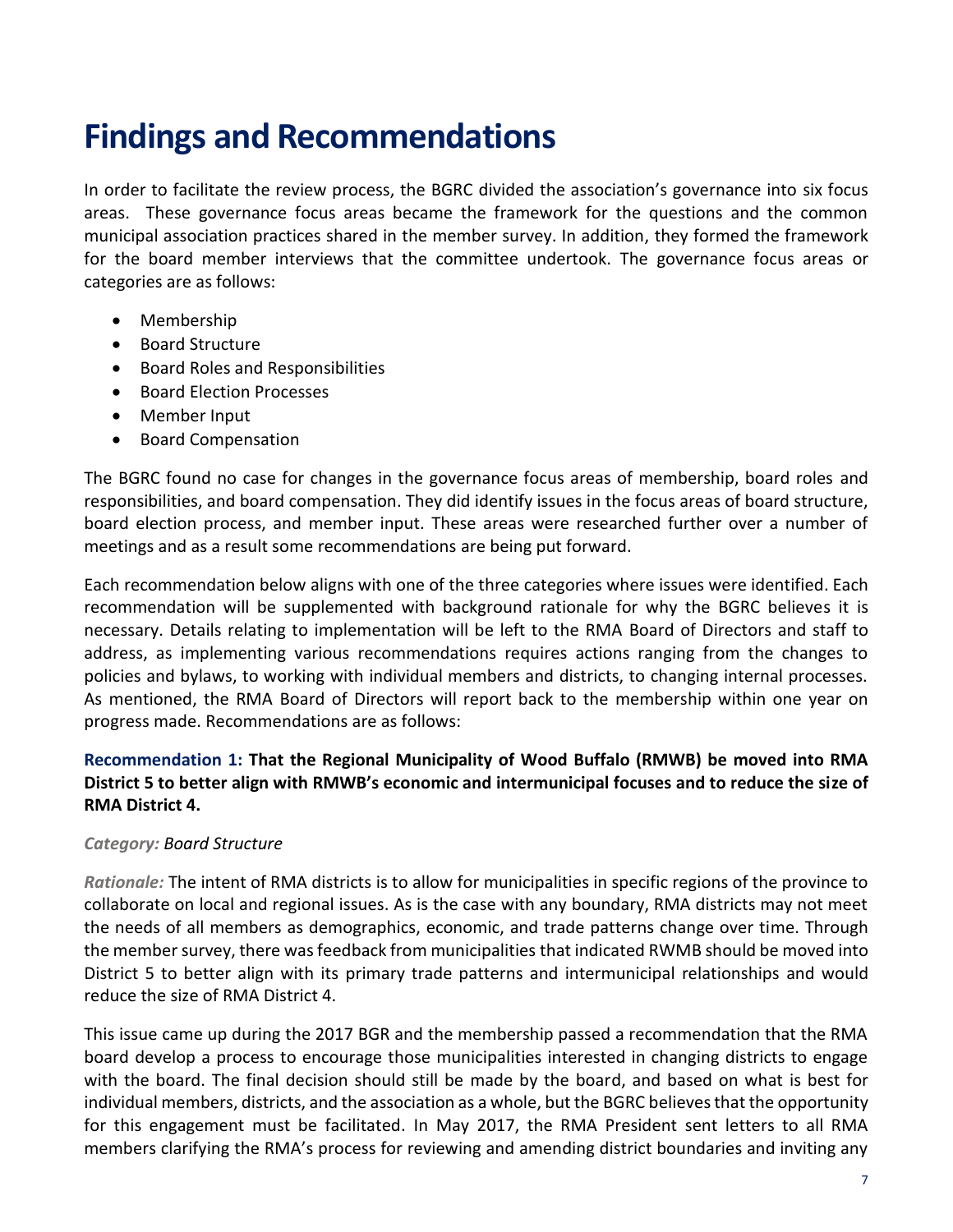members interested in discussing the possibility of changing their district affiliation to submit a request to the RMA Board of Directors. No members responded to this offer at that time.

The RMA Districts policy approved by the board specifies the members in each district. Currently, the membership is divided as follows:

- District 1: 13 municipalities
- District 2: 13 municipalities
- District 3: 13 municipalities
- District 4: 15 municipalities
- District 5: 13 municipalities

# *(See the [RMA Member Map](https://rmalberta.com/about/members-map/) on RMA website for details*)

Currently, all districts have 13 municipalities except for District 4, which has 15 municipalities. Member feedback via the 2020 survey focused on the current large size of district 4 with a recommendation provided that the RWMB should be moved into district 5. The BGRC reached out to RMWB officials to discuss this recommendation informally and found support of the concept as meetings in north west Alberta are distant and therefore difficult for them to attend and the members of District 5 better align with their travel & economic trade patterns. Based on the RMWB alignment with the municipalities of north east Alberta and the member concerns identified through the member survey regarding the size of District 4, the BGRC felt that a recommendation to realign was appropriate.

# **Recommendation 2a: That RMA implement a nomination deadline for all available board positions two weeks prior to the start of each year's fall convention. If no nominations are received prior to the deadline, nominations from the floor at convention will be accepted.**

# *Category: Board Election Processes*

*Rationale*: The RMA membership is best served by a board of directors comprised of individuals that have put due consideration into the complexity and responsibility that their role entails. Those elected to the RMA Board of Directors also serve on subsidiary boards for RMA Insurance, RMA Fuel, and the Genesis Reciprocal Insurance Exchange (GRIE). The BGRC undertook a jurisdictional scan of similar municipal associations across Canada and learned that the majority have nomination deadlines. This recommendation seeks to enable adequate opportunity for the RMA to provide information to candidates on the responsibilities required of board members. Further, it will align the RMA election process more closely with that of other municipal association boards.

RMA board positions are demanding, and the high level of commitment required is important for interested candidates to consider. Many current and former board members described missed council meetings, time away from their families and constituents, reduced availability for local committees, and other challenges as common during their time on the RMA Board of Directors. By requiring notice of intent, voting members can be sure that candidates have expended adequate thought, time, and effort reaching out to former and current board members to understand the requirements of the role, and that a decision to run for election was not made spontaneously. In addition, a nomination deadline would allow more time for candidates to campaign and work with members to understand their priorities in undertaking a board position. Further, a nomination deadline would give RMA time to share information with candidates and address any questions and inform candidates on the roles and responsibilities of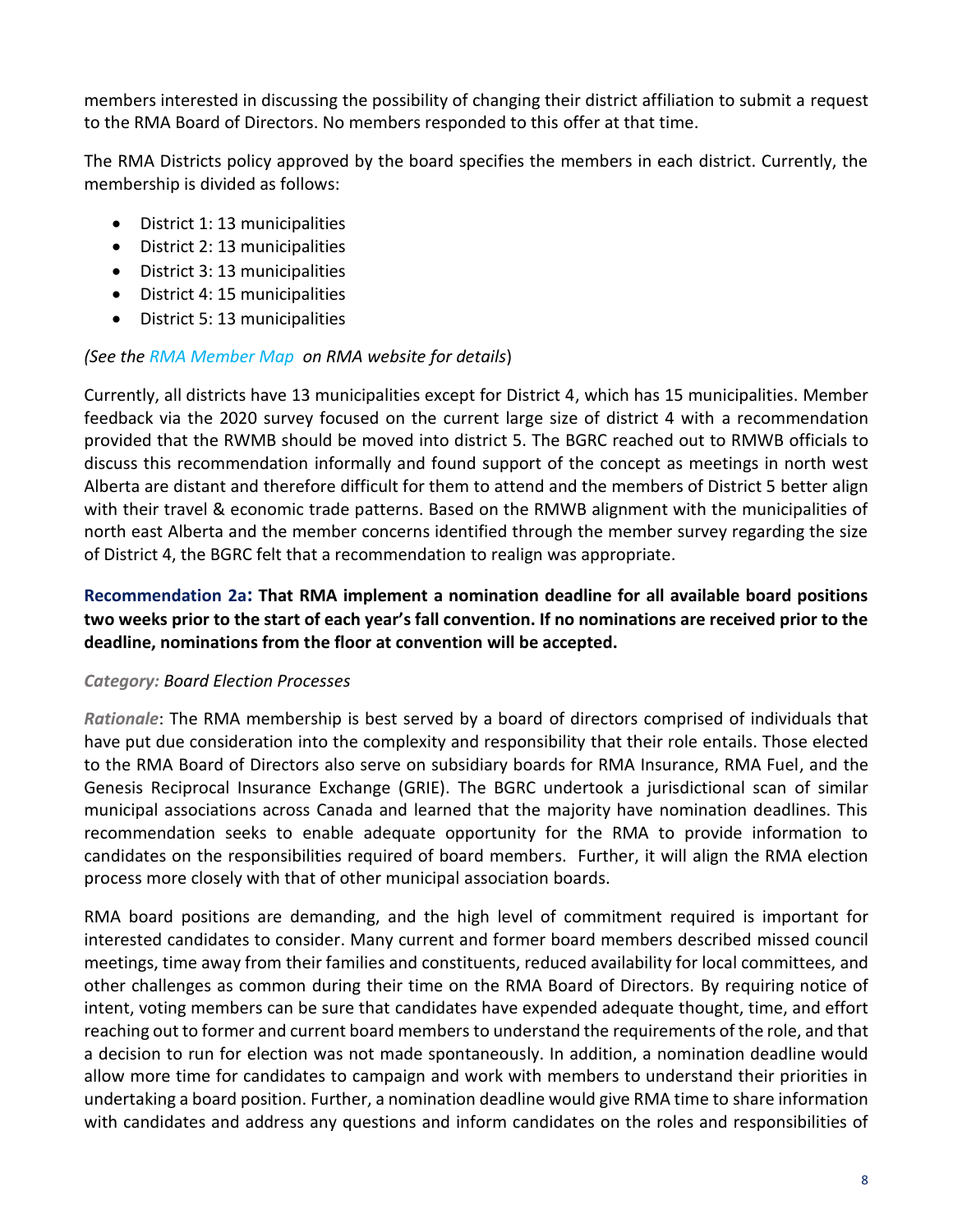the board. Requiring advance notice would preclude nominations from the floor unless no nominations were submitted prior to the deadline.

The implementation of a nomination deadline will require that the RMA formalize its current practice around current board directors running for higher office. In the event that a current board member wants to put their name forward for the position of president or vice president, the current process does not require them to give up their seat to pursue the election. Via establishing an election policy (next recommendation) the BGRC recommends that this practice remain in place and be formalized. The two scenarios to be confirmed by policy:

- If the current board member is at the end of their term and would like to put their name forward for the position of president or vice president, they may still be eligible to run for their district position as well if they desire. To facilitate this, the current board member would be required to submit two nomination packages: one for the position of president or vice president and a second for their district director position. If the board member is successful in the president or vice president election, their nomination for district director will be rescinded and if they are not successful, then their nomination for their district position will still be in effect.
- If the current board member is mid-term (i.e. 1 year into a 2 year term) and would like to put their name forward for the position of president or vice president they may do so without resigning from their board director position. If they get elected to president or vice president, the district that they were the board director for will take nominations from the floor as it's now required to have an election. In this scenario, when a board member states their intention to run for higher office before the nomination deadline, all members in that district are signaled early on the possibility of a board election and potential candidates can put their name forward.

# **Recommendation 2b**: **That RMA develop an election policy that outlines the procedures and rules of the election process for the RMA board of directors.**

# *Category: Board Election Processes*

*Rationale:* If the recommendations that fall under the board election process categories are successful, the RMA board of director election process will be changed. The BGRC is encouraging RMA to develop an election policy that clarifies all procedures and rules that current or prospective board members must follow in order to put their name forward for a board position – this includes formalizing the RMA's current practice of not requiring a sitting board director to resign to run for president or vice president (described in recommendation 2a). Currently, there is no policy document that lays out all of the procedures and rules of the election process and the BGRC believes that clarifying the electoral process would add credibility to the election process through the establishment of clear rules and responsibilities.

# **Recommendation 2c: That the RMA implement the use of a returning officer to oversee the election process for the RMA board of directors.**

#### *Category: Board Election Processes*

*Rationale:* The use of a returning officer would add credibility to the election process though the establishment of clear responsibilities. The returning officer would, at minimum, receive nominations/resignations and confirm the eligibility and validity of those seeking a board position. The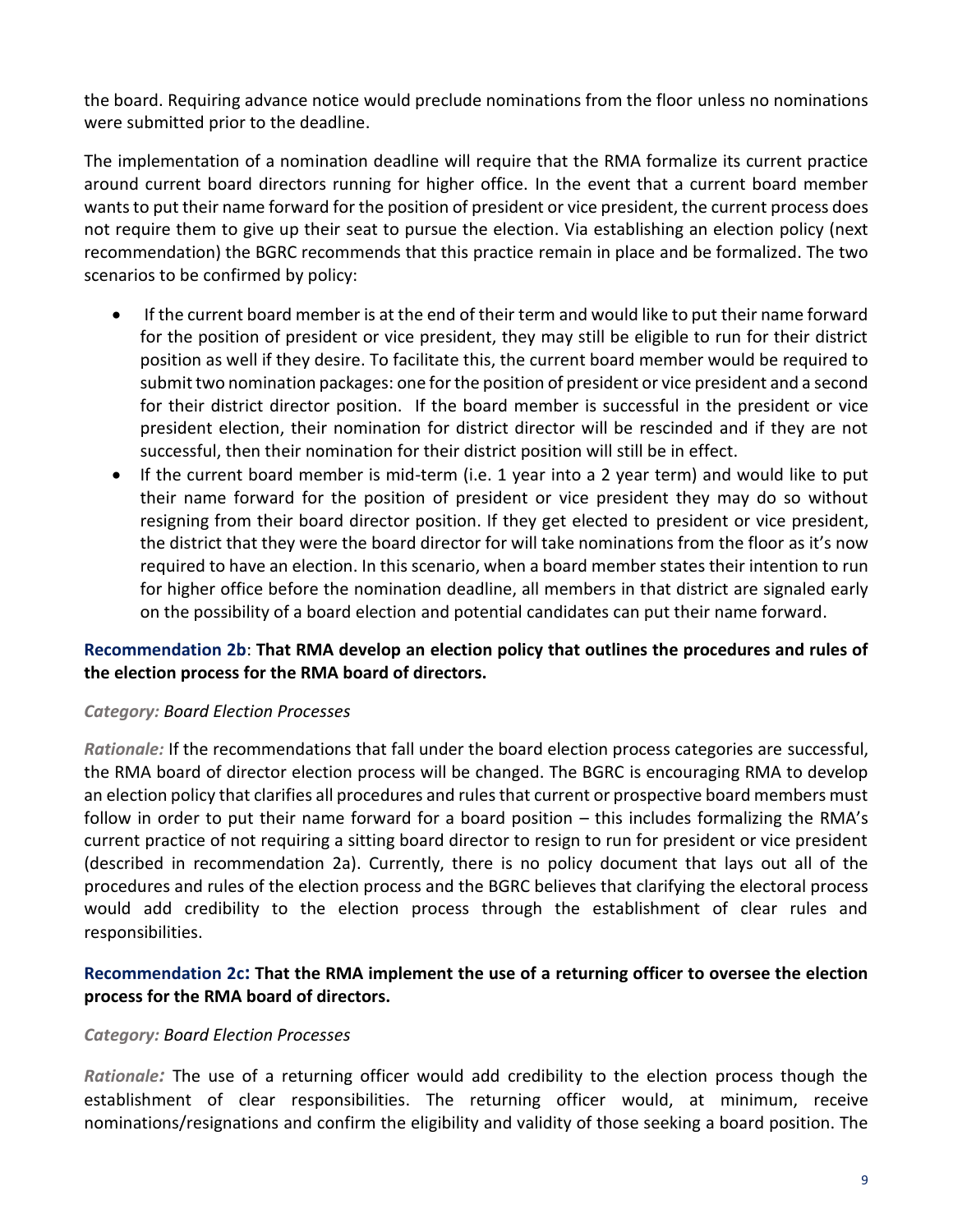role of the returning officer would also include confirming election results and declaring election winners.

Ensuring the returning officer is an arms-length, non-elected individual with no real or perceived bias is a standard practice for municipal associations and for municipalities under *A Guide for: Municipal Returning Officers in Alberta* and it is intended that the RMA board follows this practice when appointing the returning officer.

# **Recommendation 3: That the RMA's resolution process be amended to require that resolutions be supported by a district prior to being submitted to the RMA's resolution session, with the exception of emergent resolutions.**

# *Category: Member Input*

*Rationale:* The BGRC received considerable member input recommending that individual resolutions no longer be accepted for the RMA resolution session. Under RMA's current "Resolution Process Policy," members may forego the district resolution process by submitting a resolution directly to RMA for inclusion in the RMA resolution session.

When discussing the issue of individual resolutions, the BGRC recognized that in many cases, members that submit individual resolutions do so because an issue isidentified by their council after the member's district meeting has occurred. However, bypassing the district process increases the risk that resolutions will be presented at the RMA resolution session that are not necessarily provincial in scope, and could result in resolutions that are unclear being debated during the session. Further, the current allowance for individual resolutions can weaken the district resolution process if that individual members choose to intentionally bypass the district to ensure their resolution is considered by the entire membership.

In order to account for issues being identified by councils after the member's district meeting has occurred, the BGRC is encouraging that the resolution sponsor connect with a member in another district who has an upcoming meeting to allow for the resolutions to flow through that district process.

# **Recommendation 4: That RMA encourage districts to adopt the practice of voting by secret ballot on all resolutions, whether it be paper ballot or through the use of technology.**

# *Category: Member Input*

*Rationale:* The BGRC received considerable member input recommending that districts adopt the practice of voting by secret ballot on all resolutions. RMA as an association has utilized voting by secret ballot at the resolution sessions through the use of click-a- pads and online voting which has streamlined the resolution process. Typically, in-person district meetings utilize a show of hands for voting on all motions, including resolutions. Prior to the pandemic, some districts utilized the RMA's click-a-pads for voting on resolutions at districts meeting, with the support for RMA staff. Due to the COVID-19 pandemic, districts have utilized text voting for resolutions, which has enabled members to actively participate in resolution session and have real-time votes with accurate results displayed. These electronic means have simplified the voting process and enabled member votes to be confidential which has been well received by members,

The BGRC recognizes that due to the remote and rural locations of some district meetings, the use of technology may pose a challenge, however click-a-pads and paper ballots are a good alternative to achieve a confidential vote.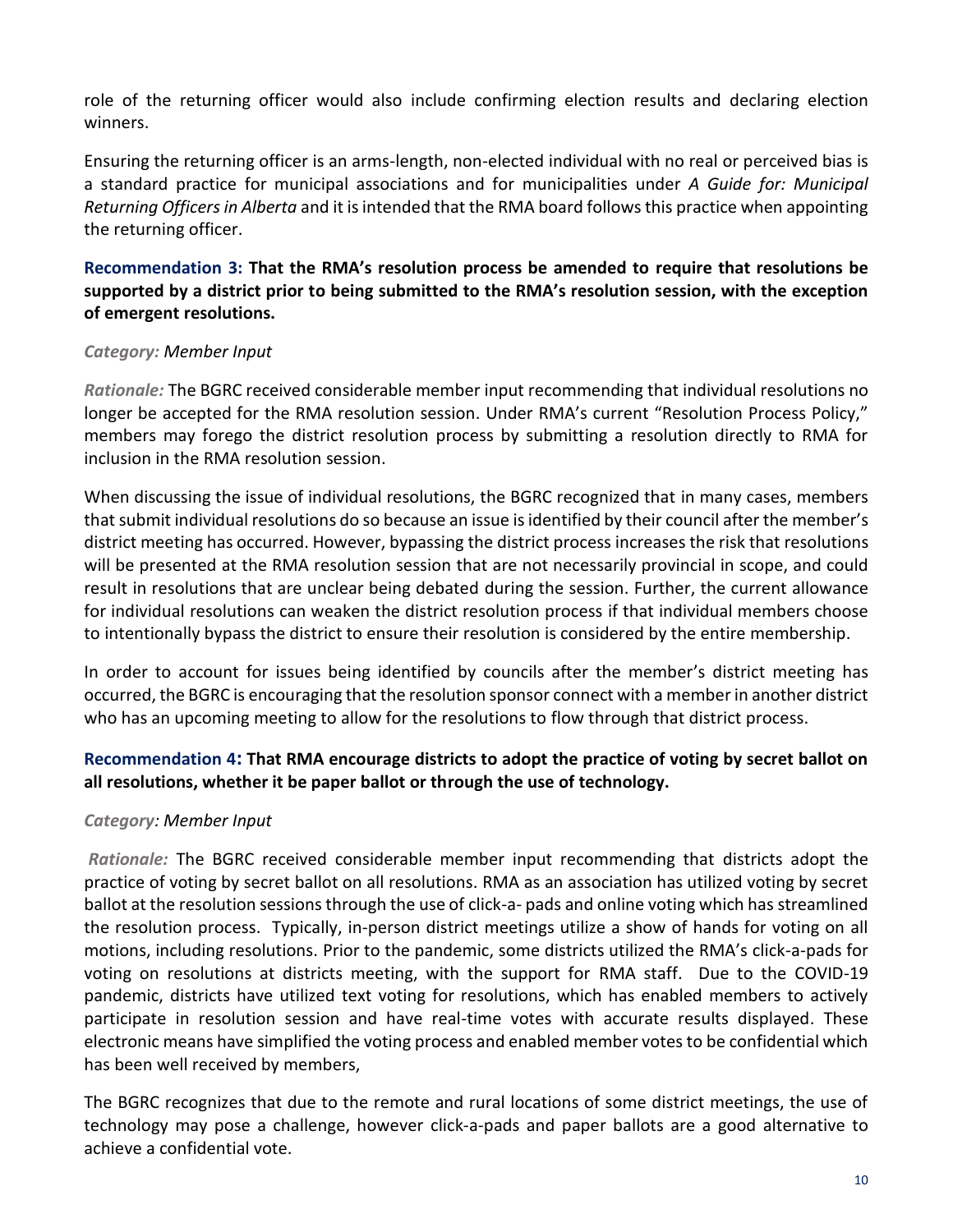# **Recommendation 5: That all RMA resolutions require three-fifths majority at RMA's resolution session to be considered endorsed by the RMA.**

# *Category: Member Input*

*Rationale:* Recently, members shared concern with the BGRC over the number of resolutions that were being endorsed at RMA conventions. RMA has approximately 100 active resolutions at any time. The feedback in the member survey indicated concern over the number of active resolutions, identifying that this many "asks" of government may dilute the association's advocacy focus. Under the current RMA Resolution Process, where legislative changes are requested, a three- fifths majority is required in order for the resolution to be endorsed by the membership. All other resolutions where there are no legislative changes require a simple majority for endorsement. In exploring changes to resolution voting requirements, the BGRC came to the consensus that requiring all resolutions to pass with three-fifths majority would be an extension of the current process, ensuring that all resolutions have a significant level of member support and will allow RMA to emphasize to government that over 60 percent of rural municipal members endorsed each issue.

# **Recommendation 6: That RMA encourage districts to adopt the practice of requiring three-fifths majority on all resolutions to be considered endorsed at the district level.**

# *Category: Member Input*

*Rationale*: From the member survey, the BGRC heard concern that too many resolutions are brought forward to the RMA resolution session, leading to too many "asks" of the government, which has the effect of diluting the association's advocacy focus. All districts, (except district 2) use a simple majority of 50 per cent plus one for resolutions to pass at the district level. District 2 requires that all resolutions receive three-fifths majority for endorsement at the district level. In exploring any changes to voting requirements, the BGRC agreed that requiring three-fifths majority for endorsement in each district would ensure that resolutions receive a significant level of support at the district level before being presented at RMA's resolution session. Setting a consistent endorsement threshold across districts will also ensure that members are confident that all resolutions reaching the convention floor have received the same level of support at the district level.

# **Recommendation 7: That RMA formalize their use of technology in supporting governance and member engagement, and encourage members to similarly embrace their use of technology, including through the following means:**

- **Establish a virtual use policy to guide the association in using communications technology to support effective governance.**
- **Encourage all RMA members to permanently maintain the capability to video conference, at minimum in council chambers to allow the RMA to facilitate continued outreach.**
- **Support all chief elected officials and chief administrative officers (CAO) in distributing RMA communications to council members by specifically stating this request in correspondence to CAOs.**

*Category: Member Input*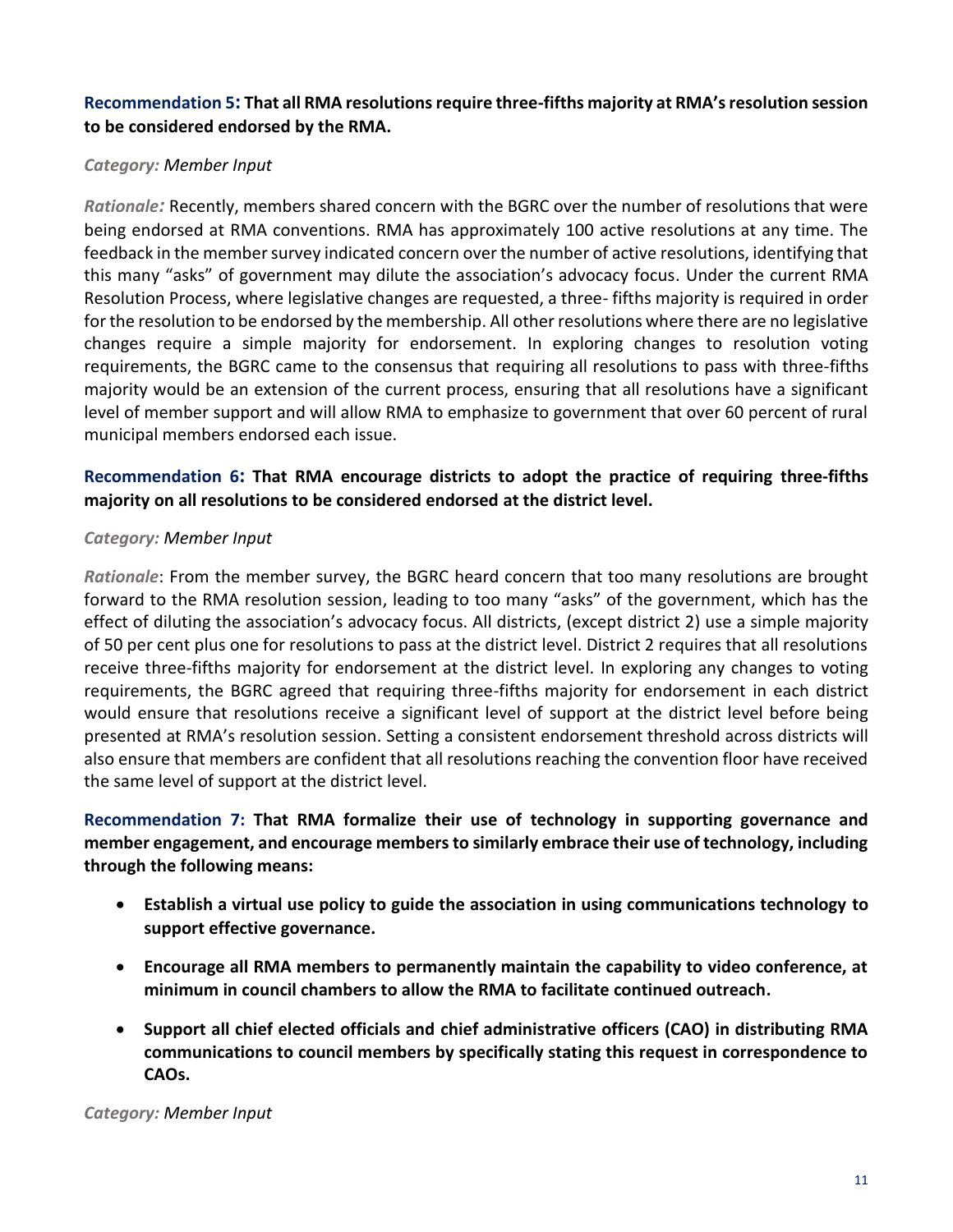*Rationale*: The BGRC received considerable member input acknowledging that technology can play a role in governance even after the COVID-19 restrictions have been lifted. The COVID-19 pandemic has altered the way RMA meets with its members and it has given RMA the opportunity during the past year to leverage technology for outreach, engagement, and information sharing with members. The BGRC sees benefits in the RMA continuing to use technology to supplement member engagement as it allows for timely updates, regular touch points with members, and can be used to quickly organize meetings without having to consider logistics and travel requirements. However, the BGRC has identified that technology does not provide the same value as in-person meetings in areas such as informal networking and relationship building. The BGRC is encouraging RMA to establish a virtual use policy to guide the association on when technology is appropriate to use for engagement and when it is not and to incorporate technology training for new councilors at the RMA orientation during the fall convention. It will be important for RMA to strike a balance between in person and virtual engagement once the COVID-19 restrictions have been lifted.

In order for two-way engagement to occur between RMA and members, it will be important for members to maintain the capability to video conference. One of the challenges brought up through the board member interviews was the current pace by which the Government of Alberta conducts engagement or introduces bills. Technology will allow RMA to gather member input quickly without having to consider logistics, travel requirements, and allow for several councilors to participate and express their concerns which helps RMA create its advocacy positions.

As RMA uses various forms of communication to keep members informed, including direct emails and a weekly e-newsletter which includes important news, resources, and events. The BGRC is encouraging RMA to share information with Chief Elected Officials and Chief Administrative Officers to leverage their connections with councils to share important communications directly with council members. This will ensure that every council member will be able to participate or provide feedback to government or to inform RMA advocacy positions.

# **Recommendation 8**: **That RMA conduct member engagement through already established communications channels and utilize technology to diversify opportunities for member engagement through virtual means.**

# *Category: Member Input*

*Rationale:* Through the member input survey, RMA members have indicated a desire to become more involved in the RMA's advocacy efforts. One challenge that the RMA Board of Directors identified through their interviews was the current pace by which the Government of Alberta conducts engagement or introduces bills. Frequently, the RMA is forced to respond to policies that the Government of Alberta is considering implementing in short order, which makes establishing member committees difficult.

The BGRC has been discussing alternate ways to increase member input on emerging issues to help shape RMA's advocacy efforts. The BGRC is encouraging RMA to continue to engage members in new and innovative ways and leverage technology for outreach, such as the continuation of virtual member townhalls, using technology to connect municipalities who are experiencing the same issues on certain policies to help inform RMA advocacy efforts. Recognizing the benefit of leveraging existing district structure, the RMA sees value in engaging with districts, working collaboratively with the RMA district director and district chair/ vice chair to use technology to engage with districts separate from district meetings as RMA-led events to share information and learn about emerging issues at the regional level.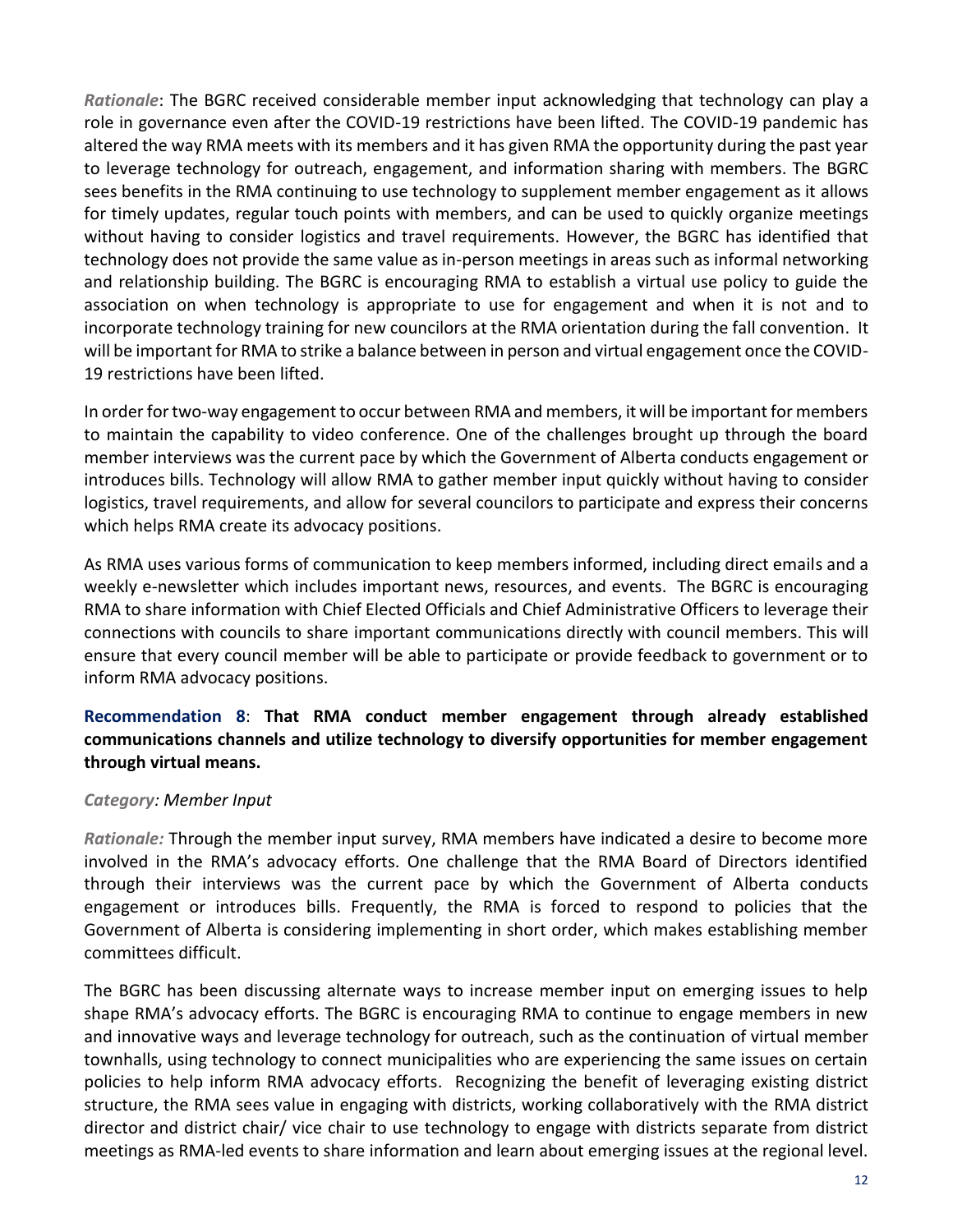**Recommendation 9: That all districts are encouraged to select a district chair and vice chair through a regular election process and that the chair and vice chair positions be filled by someone other than an RMA district director.**

# *Category: Member Input*

*Rationale:* The BGRC has received member input acknowledging the benefit of having a consistent process across the province on the district practice of utilizing district chairs and vice chairs. Further, member feedback indicated that current RMA board members should not simultaneously serve as a district chair or vice chair. Under the current structure, each district has their own governance process and there are no restrictions on board members simultaneously serving as a district chair or vice chair.

The RMA recognizes the value of the district chair and vice chair in being an additional asset to help inform RMA advocacy efforts. Due to the current speed that the Government of Alberta is operating, both in conducting engagement, policy development, and the introduction of bills, the RMA board has been exploring ways to leverage the districts better as a method to gather member input quickly. To support member input in this fast-paced environment, the RMA is interested in utilizing the district chair and vice chair as an issue sub-committee for emerging issues. As district chairs and vice chairs are elected from within their district, they can serve as a key contact for RMA and district directors as another conduit for member perspectives on emerging issues. Having separate individuals in each role will ensure that each district has sufficient representation directly on the RMA Board of Directors, will ensure that district functions operate effectively, and will strengthen the connections between the district and the RMA.

**Recommendation 10: That RMA formalize the role of the districts as affiliate groups/ bodies to RMA. This would include acknowledgement of districts' roles in gathering member input, networking, and communicating. This will be facilitated via an affiliation agreement between each district and the RMA outlining one another's roles, responsibilities and other parameters, including but not limited to the following:**

- **That RMA maintain support to districts such as video conferencing support, a webpage with support materials, and speaker information sharing.**
- **That district chairs and vice chairs participate on an RMA-led issue sub-committee the provide RMA with input on emerging issues.**

# *Category: Member Input*

*Rationale:* The BGRC has received considerable member input identifying a lack of clarity related to the relationship between RMA and the districts. The reason for this lack of clarity is mainly because RMA and districts currently have no formal connection, so each district operates differently. Under the current structure, there is a separation between RMA and the districts, with the role of the districts focused on vetting resolutions and providing programming and information to district members through district meetings. Each district is an independent entity which is not directly linked to the RMA and RMA has no control over district finances, operations, governance, and meeting content. Currently, districts have the option to invite the RMA Board of Directors and Executive to district meetings to provide an update on issues that the RMA is currently working on, or to provide other information as requested by district leadership.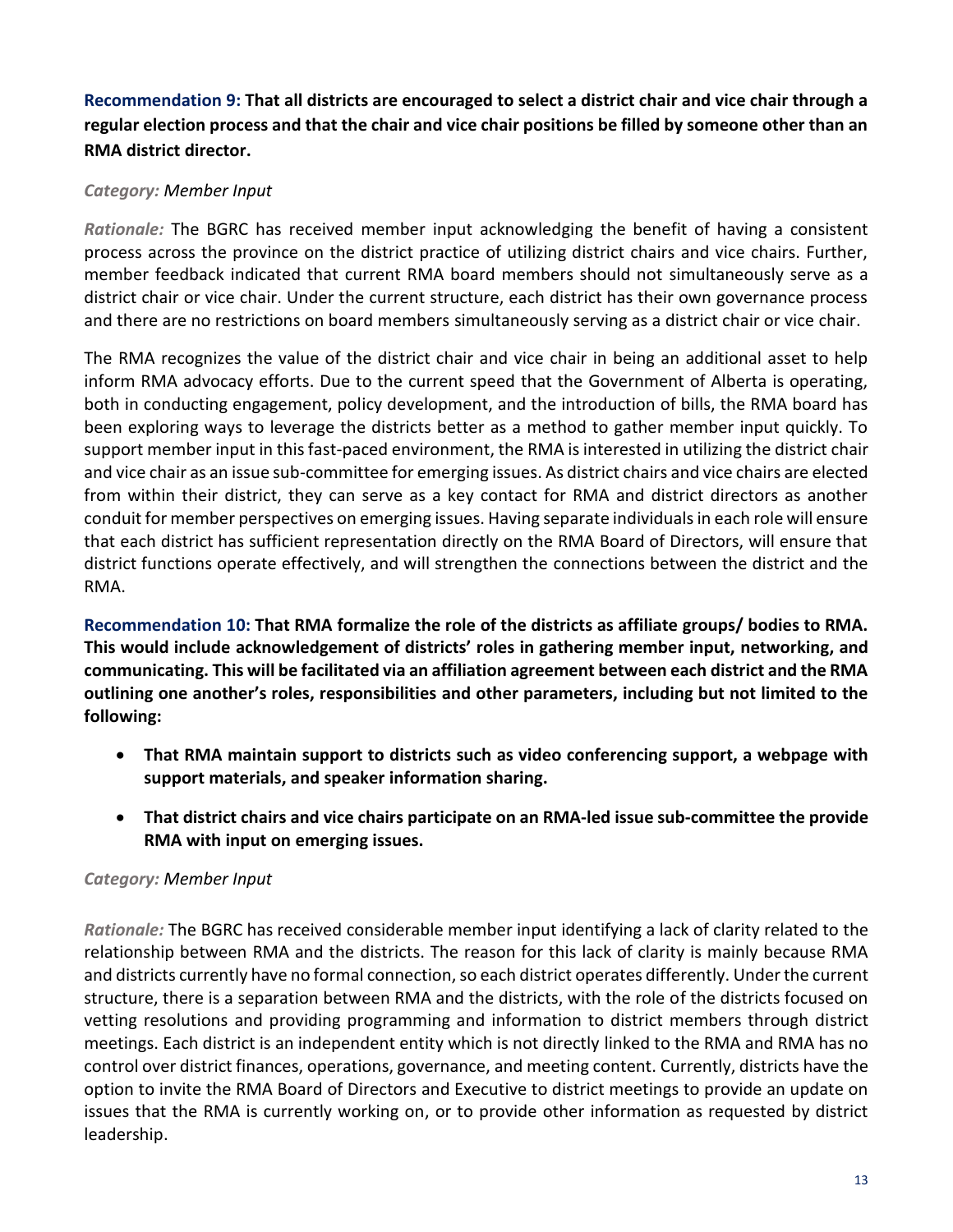While the member survey results indicated that the relationship between RMA and districts should be clarified, the results of the board member interview process suggested a different perspective, the majority of RMA board members thought it was important that RMA and the districts maintain the current structure, mainly to ensure that RMA remains neutral in the resolution process at the district level.

The BGRC recognizes the importance of RMA remaining neutral in the resolution process but believes that RMA can better support districts, and that district chairs should have a larger role in shaping RMA advocacy efforts. The BGRC is encouraging RMA to create affiliate agreements between the districts and RMA as this agreement will maintain and respect each organization's autonomy while outlining the roles and responsibilities of each organization and what RMA supports are available to districts.

One of the current challenges identified in the board interview process was the current pace by which the Government of Alberta conducts engagements or introduces bills. The BGRC believes that RMA can leverage the district chairs and vice chairs more to ensure a quick and key contact to gather input on how emerging issues will affect the districts. This will help strengthen RMA's advocacy positions without the logistical challenges of setting up formal committees.

# **Recommendation 11**: **That the RMA President's term be limited to six years (three two-year terms) to ensure there is renewal within leadership. All other board of director positions will not have term limits.**

# *Category: Board Election Processes*

*Rationale*: The BGRC received considerable board and member input recommending the creation of a term limit on the RMA President position. In addition to representing the association and its members on various committees, task forces, etc., the President is responsible for serving as the official spokesperson and media representative for the RMA. The creation of a six-year (three two-year) term limit on the RMA President would bring many benefits to RMA and its membership including:

- Allowing for new and fresh perspectives to strengthen RMA's advocacy efforts.
- Encourage more participation in RMA's governance process as potential candidates are more likely to become involved if they know an incumbent will not be running.
- Increases the likelihood that more member municipalities will be represented on the RMA Board of Directors.

The BGRC recognizes the responsibilities of the RMA President and the importance of RMA investing resources to provide the President with adequate training and education opportunities, particularly related to the President's role in supporting RMA's insurance and business service offerings. Such support brings long term benefits for the association. Based on board member interview feedback, there was consensus that it takes at least one two-year term to become comfortable and familiar with the role. Therefore, the creation of a six-year (three two-year) term limit will still allow for the President to undertake meaningful advocacy and representation on behalf of the membership.

As the current RMA President is currently serving their first two- year term, if this recommendation is successful it will come into effect after the next President election in 2022.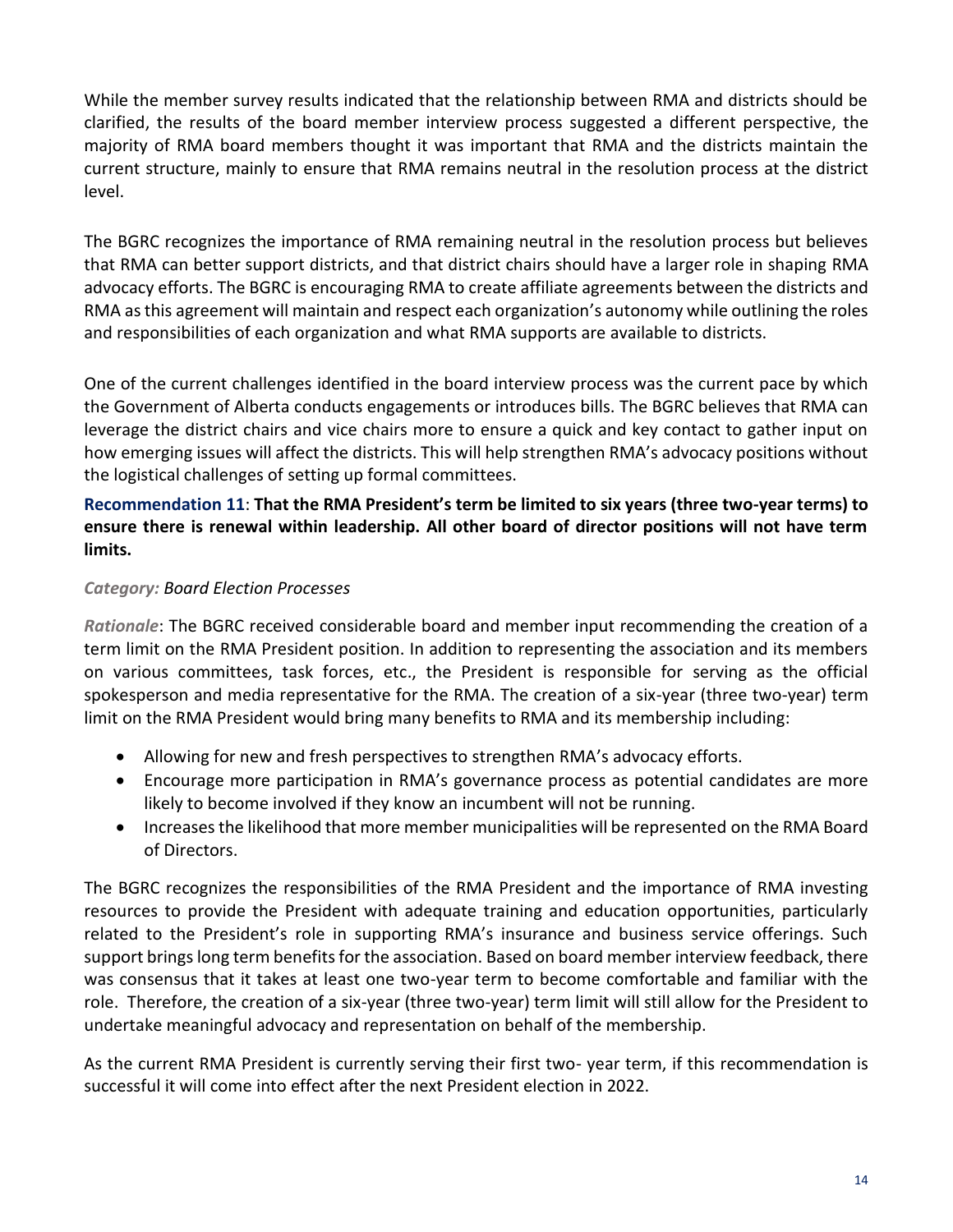The BGRC undertook a jurisdictional scan of similar municipal associations and non-profit organizations boards and learned that many organizations practice term limits to ensure that there is renewal within their leadership and strategic direction.

Term limits will not apply to any other RMA board positions.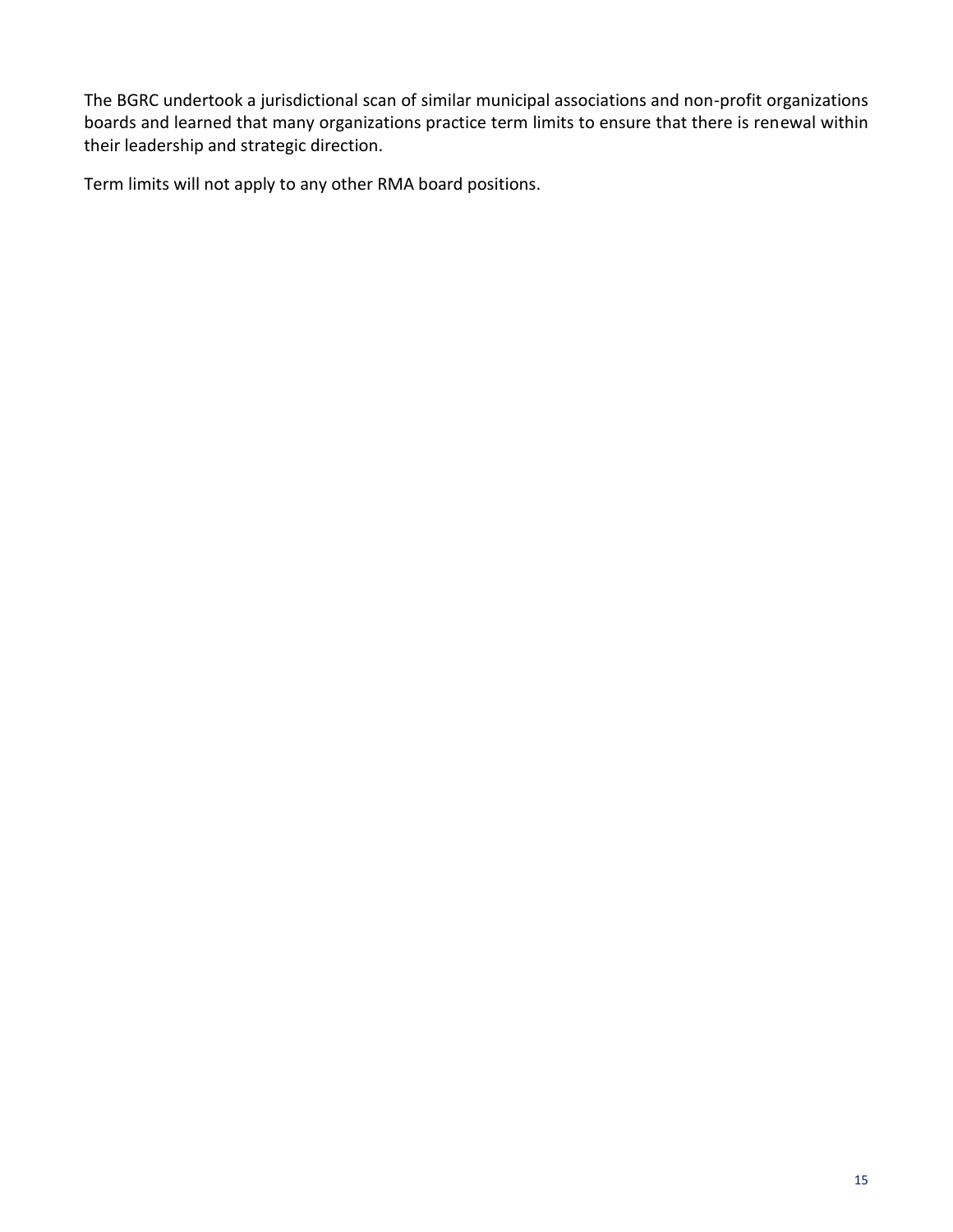# **Conclusion**

The BGRC would like to thank all RMA members, RMA Board of Directors, and some former board members for sharing your feedback on RMA's governance structure through the member survey and the board interviews. The BGRC took every comment into consideration and all your comments helped shape the recommendations in the report. As you can see from the report, there were no recommendations for changes in the focus areas of membership, board roles and responsibilities, and board compensation. This demonstrates the great work that RMA is currently doing in serving its membership and representing rural Alberta. The majority of the feedback from the member survey and board interviews fell into the focus areas for board structure, board election process, and member input which is reflected in the report.

Through this process, the BGRC members learned a great deal about the association confirming its complexity, quality of staff, and how RMA works to support its Mission of the Association in serving its membership and rural Alberta. The BGRC thanks RMA for allowing them to be a part of the board governance review process and looks forward to presenting these recommendations at the RMA 2021 Spring Convention.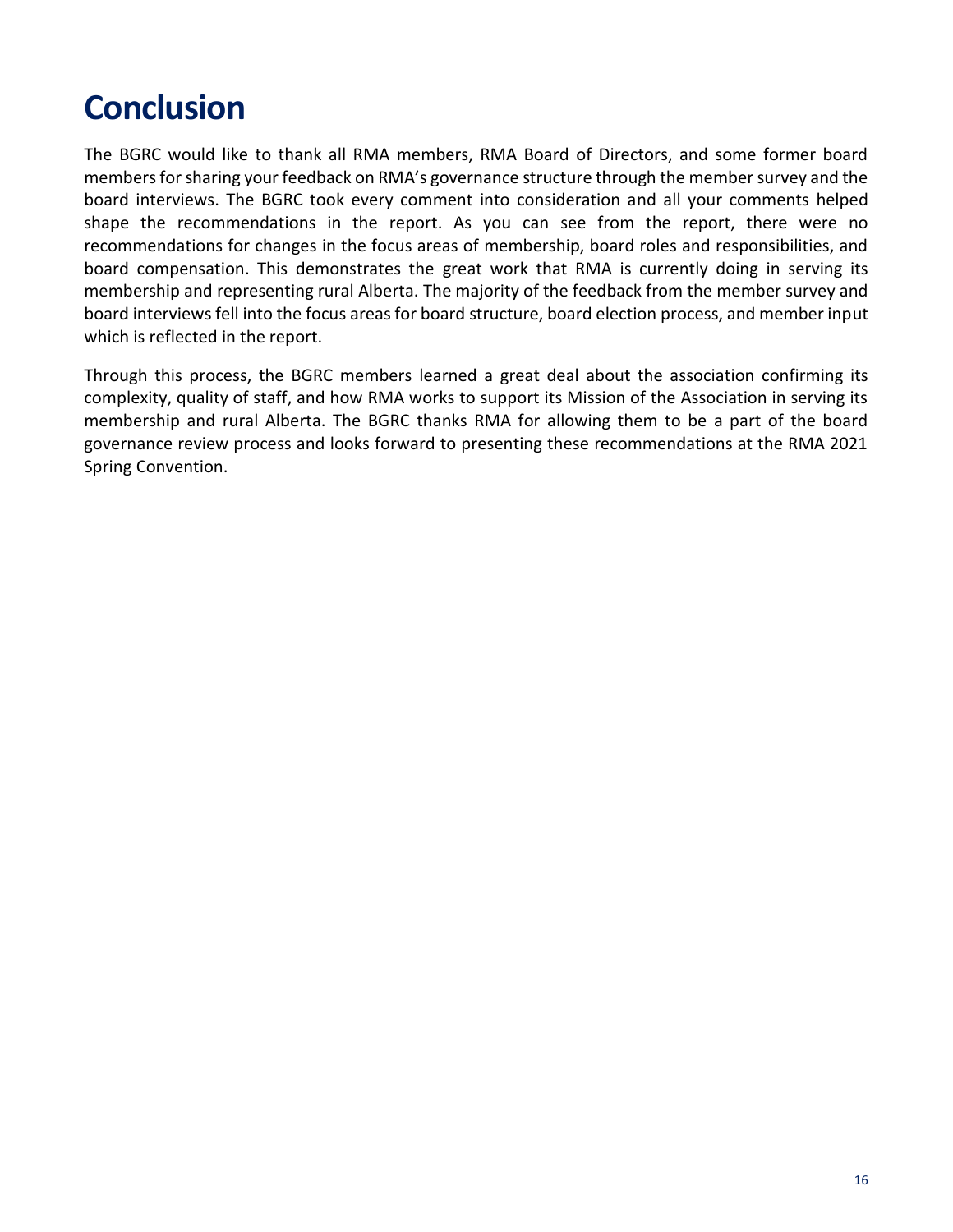# **Appendix A – Board Governance Review Committee Terms of Reference**

#### **RMA BOARD GOVERNANCE REVIEW**

#### **COMMITTEE**

#### **TERMS OF REFERENCE**

#### **MANDATE AND OBJECTIVES**

The primary role of this committee will be to:

• To review and provide recommendations on issues as they relate to the Board governance structure of the RMA.

• To provide a final report to the RMA Board of Directors upon completion of their deliberations of the focus areas listed below.

• That an RMA Board Governance Review be conducted every Four (4) years, with the final report ready for the Spring convention in the year of a municipal election.

• Recommendations from the RMA Board Governance Review Committee will align with the current Strategic Direction of the association.

#### **TIMING & TERM**

The committee will be appointed in the 4th year of municipal council terms (i.e. after October of the 3rd year after municipal elections) and provide a report by the Spring Convention of the next municipal election year.

#### **COMPOSITION**

This Committee will be comprised of six (6) members:

• One member from each of the five (5) districts, as appointed by their district.

• One non-voting chairperson appointed by the Board of Directors (shall not be a member of the Board of Directors)

#### **FOCUS AREAS**

The items for review by the RMA Board Governance Review Committee may include:

- RMA Bylaws;
- Board member roles and responsibilities;
- Board member remuneration;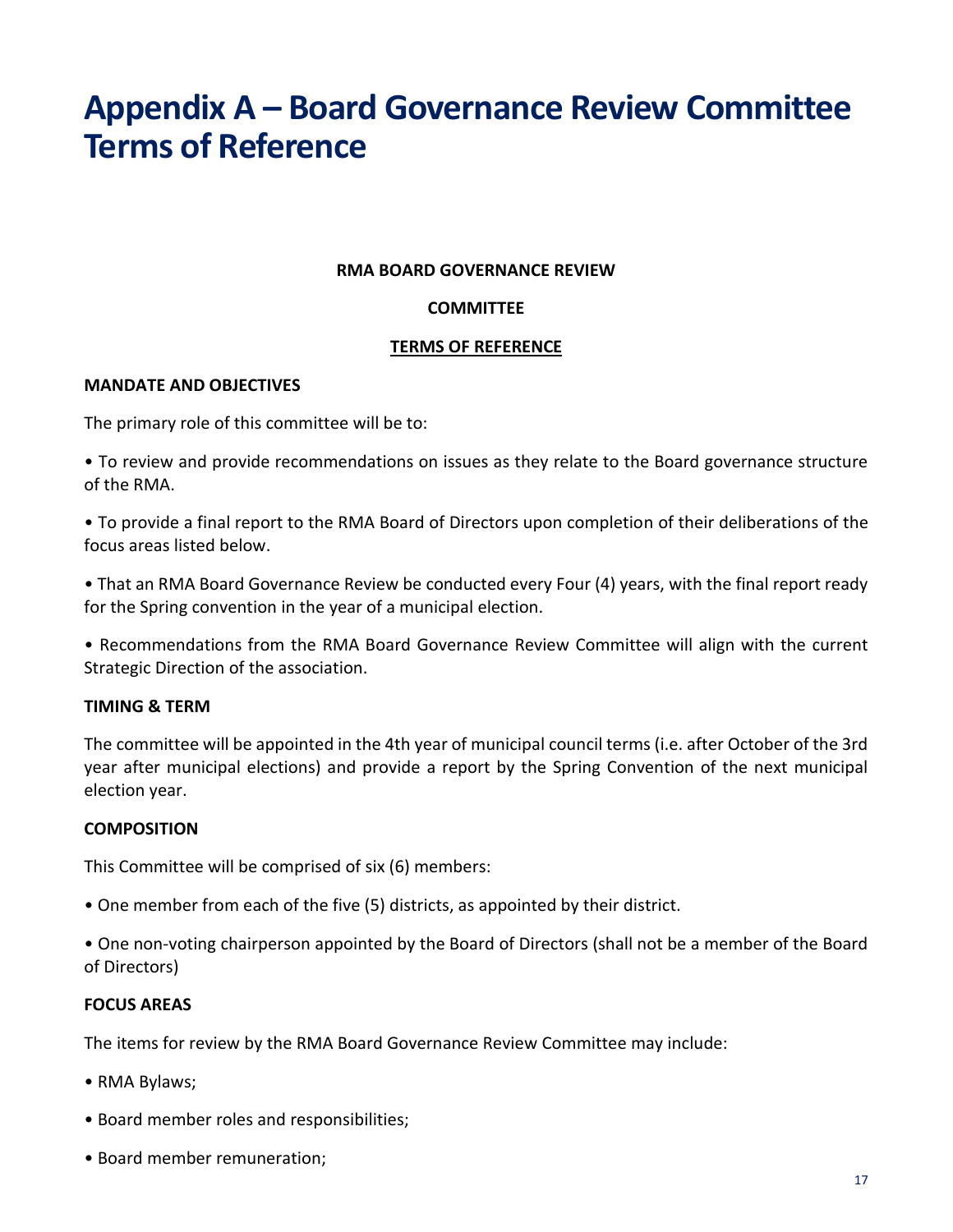- Board governance structure & representation
- The board election process.
- Other governance issues as directed by the Board of Directors.

#### **REPORTING RELATIONSHIP**

The RMA Board Governance Review Committee shall report to the RMA Board of Directors at the conclusion of their deliberations on the focus area as identified above. Following reporting to the board. the committee report and recommendations, if any, will be communicated to the membership for a review and vote on recommendations at the Spring Convention.

# **CHAIRPERSON**

A chairperson will be appointed by the Board of Directors. This individual will act as Committee Chair but will have no voting powers.

# **FREQUENCY OF MEETINGS**

Meetings will be assembled as required, or at the call of the Chair. Meetings can be attended either in person or virtually.

# **COMMITTEE SECRETARIAT, ADMINISTRATIVE AND FINANCIAL SUPPORT**

- The RMA will provide all necessary administrative resources and staff support to the committee.
- The RMA will provide or arrange meeting space for the committees as required.

• Per diem costs for all committee members, including the chairperson, associated with participation in the RMA Board Governance Review Committee will be borne by the RMA. Per diem amounts will be paid as outlined in the RMA Board Policy: Board of Directors Per Diem and Expenses.

• The RMA shall reimburse committee members for travel, accommodation, and meal expenses related to attendance of committee meetings. Expense reports will be returned to the RMA for payment within thirty (30) days of the expense.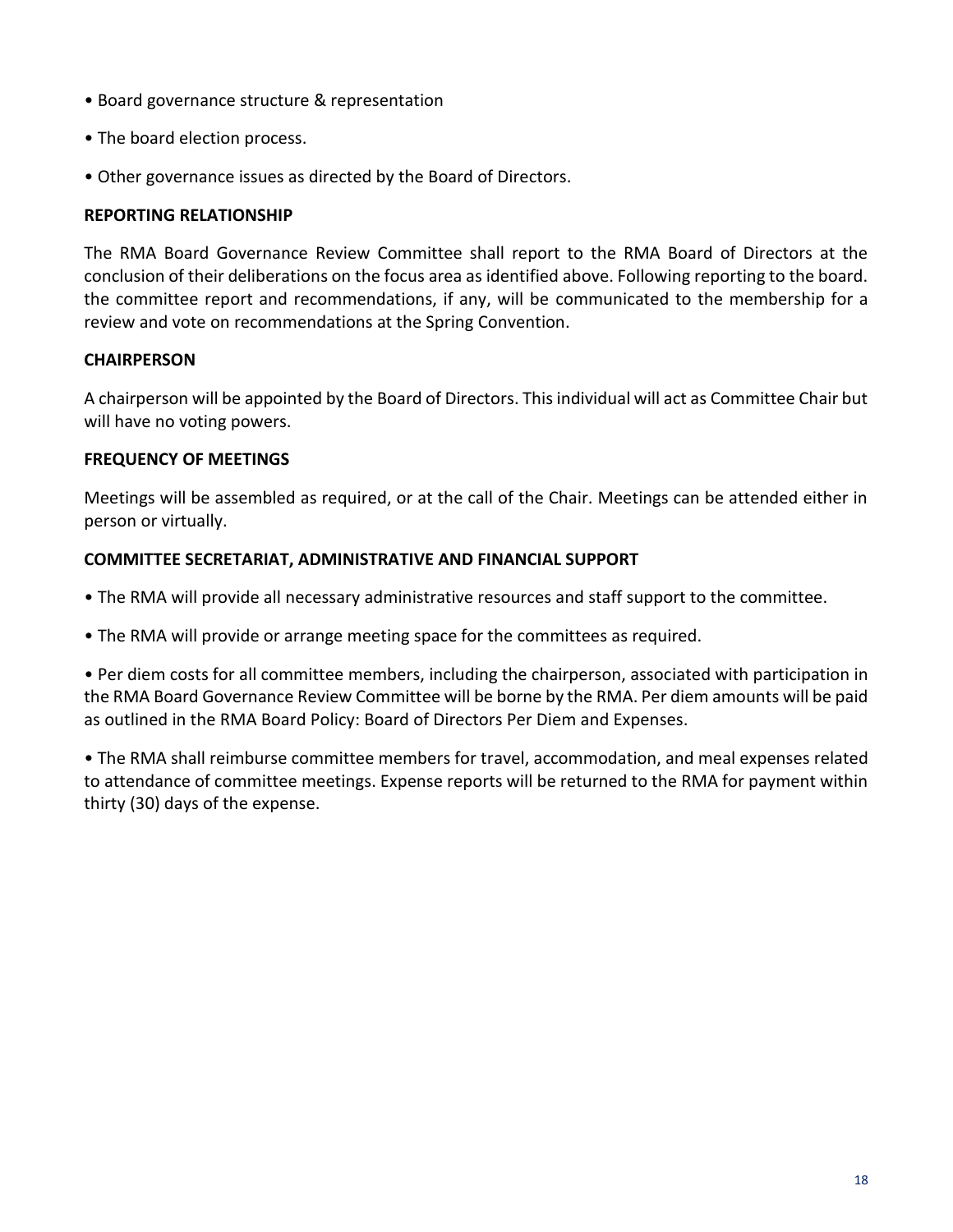# **Appendix B - Board Governance Review Member Survey**

# **The following survey was distributed to all RMA members in December 2020 for input.**

Governance is the process through which decisions are made. Every four years, the RMA undertakes a board governance review to examine and update the association's governance process to ensure that it aligns with its strategic plan and meets the needs of the RMA membership. To do so, the RMA has formed a Board Governance Review Committee (BGRC) comprised of one representative from each RMA district and a non-voting chairperson.

The following questions have been designed to gather feedback from RMA member municipalities on some of the topics that the BGRC will be considering. The BGRC asks that if possible, these questions be completed by municipal councils as a whole. Should individual councillors wish to complete the survey, please ensure that this is indicated in your response. Individual survey responses will be confidential, and only viewed by the BGRC and RMA staff.

Please complete the survey by **January 21, 2021**.

The committee has organized the review and the questions into six primary categories:

- Membership
- Board Structure
- Board Roles and Responsibilities
- Board Election Processes
- Member Input
- Board Compensation

Please include answers to the two introductory questions below.

- 1. Please indicate your municipality below.
- 2. Is this response a council position or an individual position?

The following are the issues that the BGRC will be examining, and member input is appreciated. Please provide input to any of the remaining questions as you see fit and skip questions to which your council has no input or opinion.

#### **1. Membership**

The RMA has two types of members:

- Full Members consists of councils of rural municipalities in the province of Alberta. This includes municipal districts, counties, specialized municipalities, and the Special Areas. The RMA has 69 full member municipalities, who have voting authority in ability to have representation on the RMA board.
- Associate Members consists of non-profit organizations that participate to access the association's business services. The RMA has over 900 associate members that include villages, towns, cities, school districts, seniors housing foundations, REA's, gas co-ops, irrigation districts, community and recreation organizations, and numerous other non-profit organizations.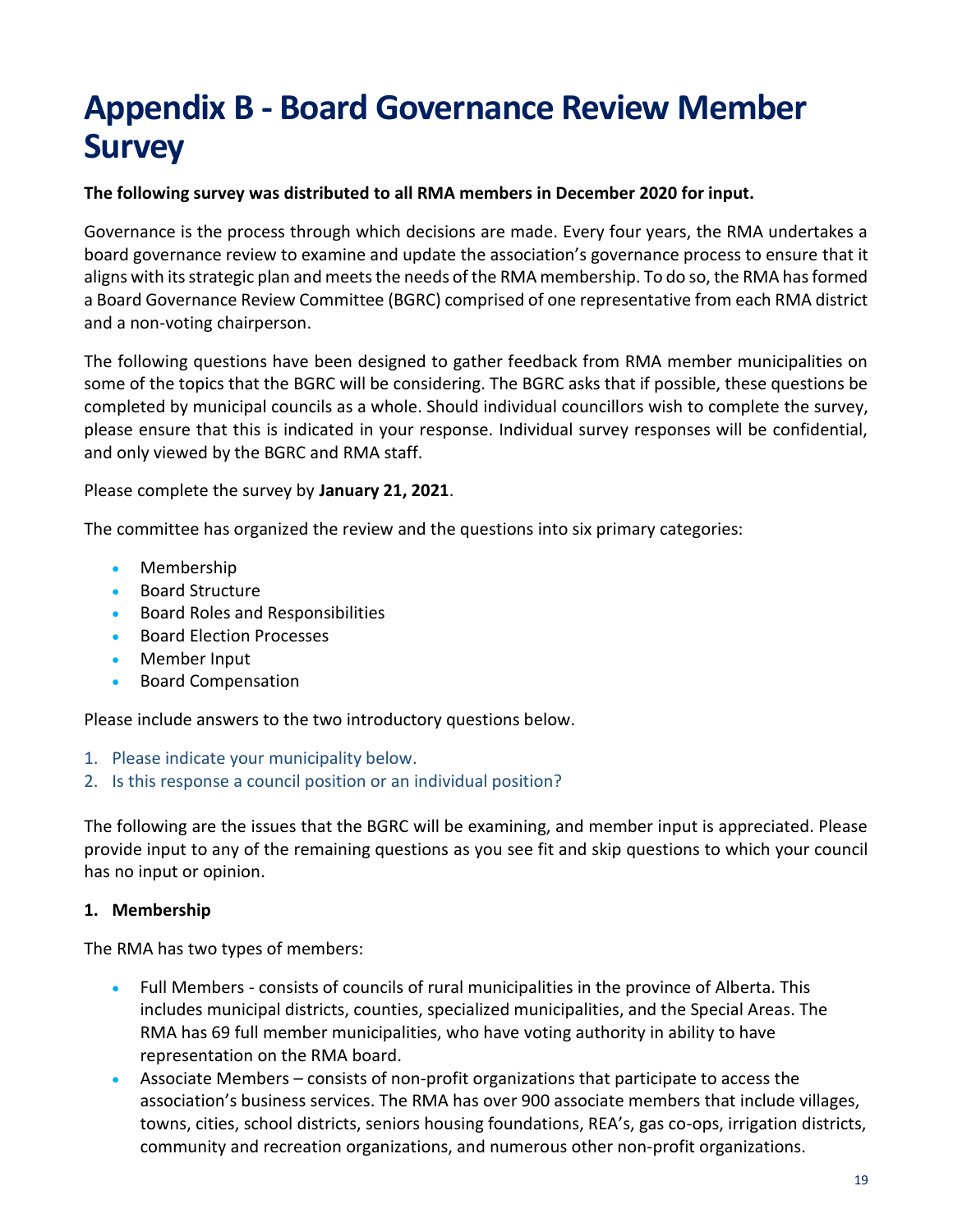Associate members do not have voting authority nor ability to have representation on the RMA board.

The RMA full membership is divided into five districts that represent rural municipalities from all corners of Alberta. Th[e RMA Members Map](https://rmalberta.com/about/members-map/) provides a further breakdown of each district and the municipalities that are located within them.

- 1.1 Is there a need to consider changes to RMA membership eligibility to accommodate for changes to types of municipalities/local government structures, past and upcoming, that should be addressed in the RMA's definition of full members (see membership definitions in the [RMA bylaws\)](https://rmalberta.com/wp-content/uploads/2019/02/rma-bylaws-2018-final.pdf).
- 1.2 If there is a need to consider changes to the RMA's membership base, what changes should be considered?
- 1.3 Does the current district structure and boundaries properly represent RMA's full members? If not, how could they be changed?

# **2. Board Structure**

The RMA operates with a board of seven. A number of provincial municipal associations with large memberships across Canada operate with large boards (i.e. fifteen and larger) with two levels of governance – an overall board and a smaller executive committee (President plus at least two VPs). As RMA is a smaller board and smaller membership, it does not operate with an executive committee.

From a cross-jurisdictional perspective, boards of provincial municipal associations across Canada have board positions based upon geography, municipality type, or a combination of both. RMA's board is structure is geographically based with members of each of the five RMA districts electing a representative onto the RMA Board. The President and Vice President are elected by the entire membership.

In addition the majority of provincial municipal associations across Canada include representation from their municipal administrators on their board for an administrative perspective, most being ex-officio (appointed) by their municipal administrator association. The RMA has no administrative representation on their board.

# *Questions*

- 2.1 Does the current board composition and size (one president, one vice president, five district directors) adequately represent the Full (voting) membership?
- 2.2 Is the geographic area and number of municipalities represented by board directors appropriate?
- 2.3 Is geographically based board representation the ideal structure? If not, what alternate structures should be considered?
- 2.4 Should there be a position on the board for a municipal administrator representative?

# **3. Board Roles and Responsibilities**

The RMA is governed by a Board of Directors elected by elected officials from RMA full member municipalities. The RMA Board is the governance board for three companies: RMA, RMA Insurance and RMA Fuel. In addition, they are also the advisory board for the Genesis Reciprocal Insurance Exchange.

The RMA [Board Member Responsibility policy](https://rmalberta.com/wp-content/uploads/2020/12/GOV-02-Board-Member-Responsibilities-Policy.pdf) was approved by the membership at an earlier Board Governance Review. The overall role of the RMA Board of Directors is guided by the [RMA Strategic](https://rmalberta.com/wp-content/uploads/2020/06/Strategic-Plan-2019-2023.pdf)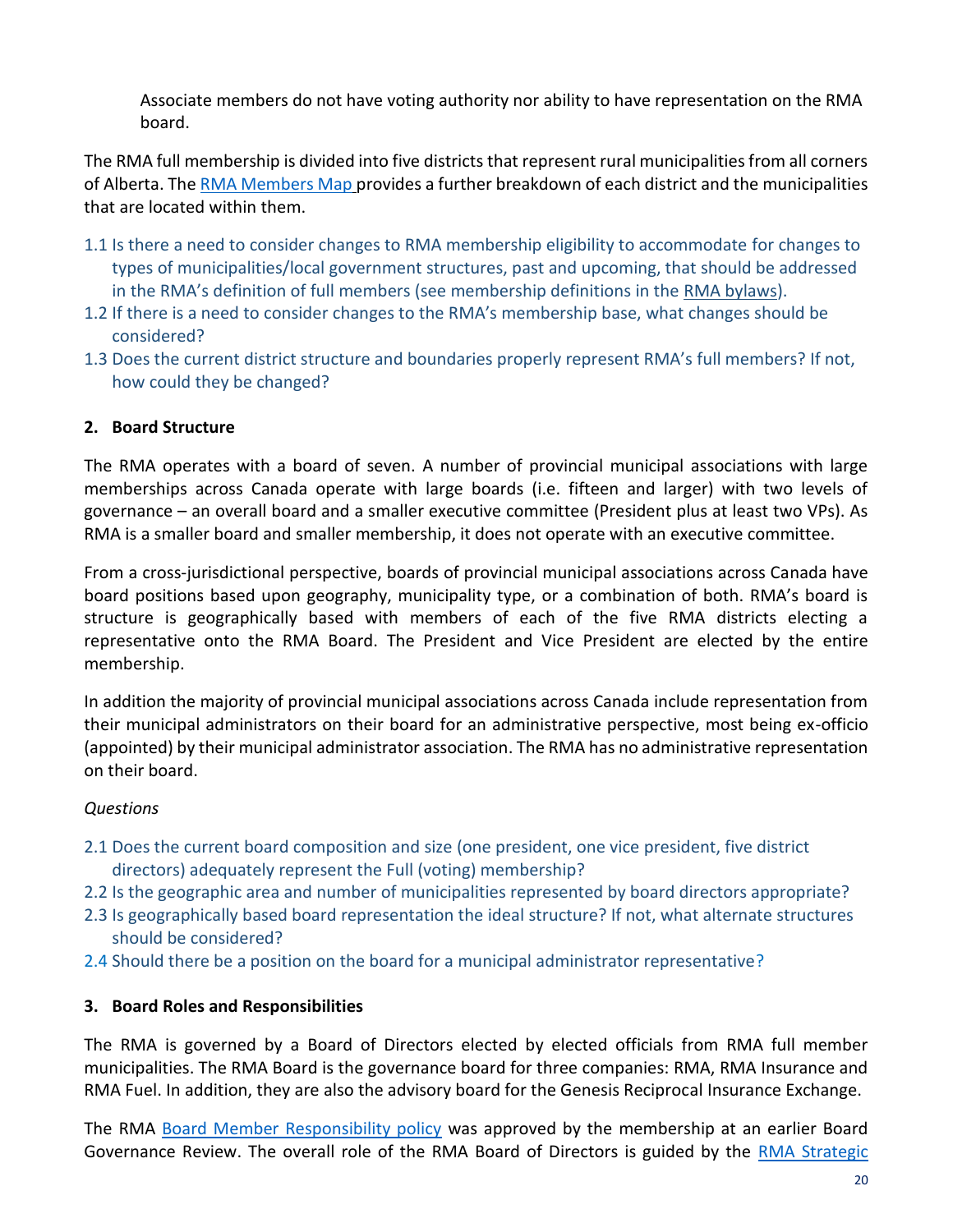[Direction](https://rmalberta.com/wp-content/uploads/2020/06/Strategic-Plan-2019-2023.pdf) as approved by the membership, which is to represent and advocate the broad collective municipal and rural interests of the membership and, to oversee the delivery of services that assist members in their business operations and decision-making processes.

# *Questions*

- 3.1 In your view, should the role of the RMA board be changed/modified?
- 3.2 Are board members currently accountable to:
	- The membership overall?
	- Their districts?
- 3.3 If not, how could accountability be improved?

# **4. BOARD ELECTION PROCESSESS**

The RMA facilitates its election process entirely during its annual fall convention, including calling for nominations, the provision of time and space for campaigning, candidate speeches, the formal election, and requiring an AGM motion to accept the election results. From a cross-jurisdictional perspective, most other provincial municipal associations across Canada utilize a returning officer who accepts nominations as per deadlines in advance of their convention/AGM utilizing their convention/AGM for the campaigning and voting portion of the election process only.

For the RMA, the elected officials of the member municipalities of each district elect a representative to the RMA Board of Directors. The elected officials of the member municipalities of all member municipalities (approximately 460 elected officials) elect the President and Vice President. The term for each Director, Vice President, and President is two years, with appointments staggered. There is no limit on how many terms a board Director, Vice President, or President) can serve for. Lastly the RMA's election process does not include an advance nomination deadline for nominations and the RMA does not use a returning officer for election procedures.

#### *Questions*

4.1 Should there be a term limit on how long a board member (Director, Vice President, President) can be on the RMA Board for?

4.2 If yes, what should be the term limit and for what board position?

4.3 Are current election processes appropriate?

4.4 Should there be a nomination deadline in advance of the fall convention/AGM requiring use of a returning officer?

4.5 Please suggest any improvement to the RMA's board election process.

# **5. MEMBER INPUT**

The RMA values member input and utilizes various mechanisms to support engagement. This includes the use of resolutions, member surveys, attendance at district meetings, the utilization of conventions for information-sharing, and the use of technology such as webinars, video conferencing, and enewsletters.

The only current committee RMA has is the Board Governance Review Committee which is formed once every four years. RMA currently does not have an active ad-hoc committee, but has had them in the past (i.e., AAMDC Climate Change Advisory Committee, AAMDC Aboriginal Consultation Committee and the AAMDC Committee on Charitable Gaming).